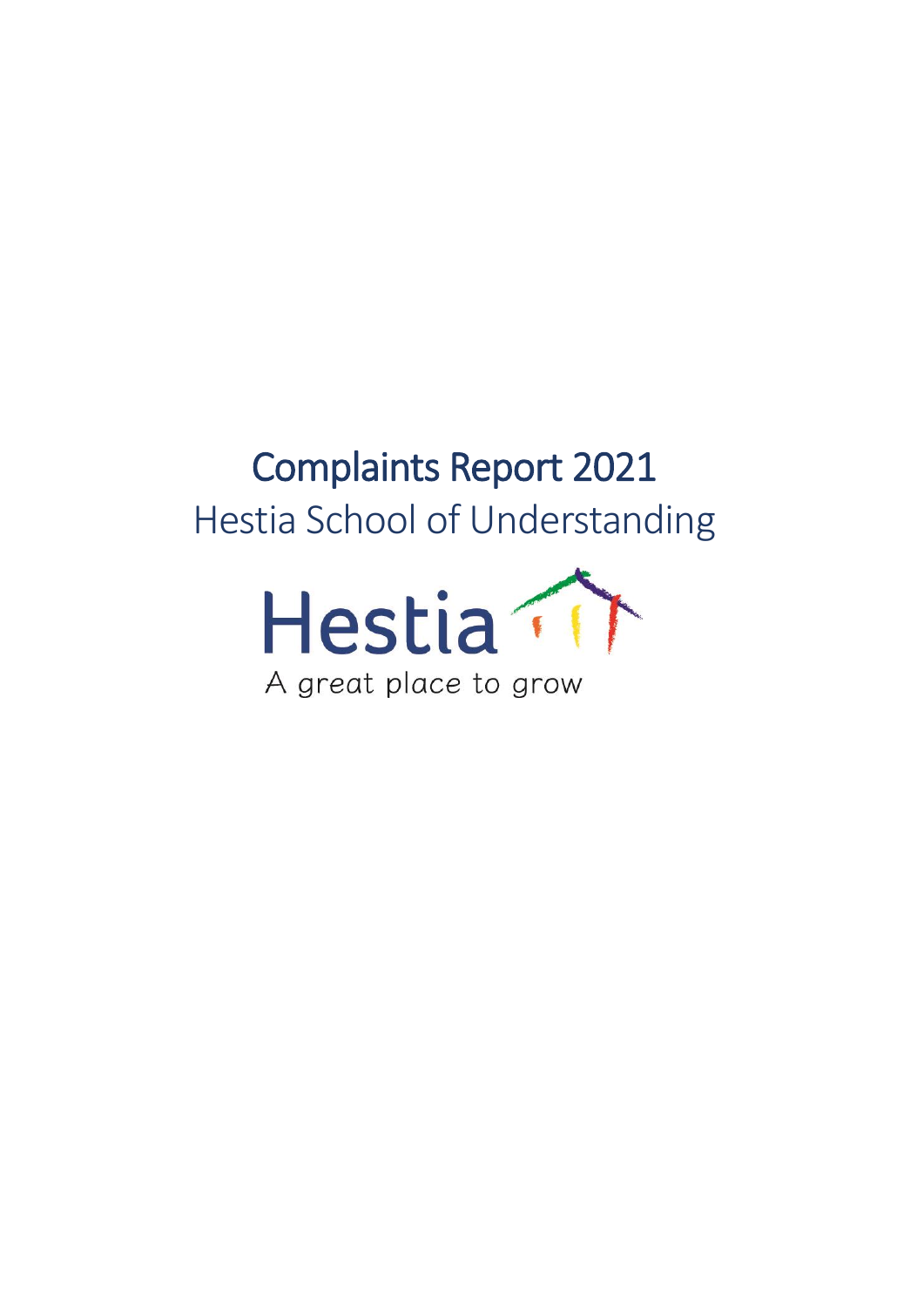

### Introduction

According to the Wet Kinderopvang and the quality demands preschools, all holders of children day care centres, preschools and guest parent agencies are legally required to register with the Geschillencommissie Kinderopvang (dispute committee), to which the Klachtenloket Kinderopvang (complaints office) is also linked. In response to the Wet Harmonisatie Kinderopvang en Peuterspeelzalen, which has led to the cessation of the differentiation between children's day cares and preschools as per 1 January 2018, the name of the Geschillencommissie Kinderopvang en Peuterspeelzalen has changed. Per 1 January 2018, the name of this dispute committee has been 'Geschillencommissie Kinderopvang'.

Based on the mentioned law, Hestia Kinderopvang is required to put together a report of the complaints that have been handled by the dispute committee during the relevant year. This obligation concerns both the complaints procedure for individual parents as the complaints procedure for parent advisory committees. With this report the requirement is met. The report includes the following elements:

- A brief description of both procedures.
- Manner in which the procedures have been brought to the attention of parents.
- The amount and nature of complaints dealt with by Hestia per location.
- Purport of the assessments and recommendations and the nature of the measures taken per location.

Hestia ensures that assessments are not traceable to natural persons.

## Complaints Procedures Hestia

Both individual customers of Hestia and the parent advisory committees (PAC) of Hestia can bring their complaints through an internal and external route.

It is the preference of Hestia that a customer or PAC first takes the internal route. This route consists of discussing the complaint with the person concerned, or the direct manager. Subsequently a suitable solution is sought for in consultation with the customer or parent advisory committee. Of course, a customer or PAC can still choose to follow the external route after finalising the internal route. The customer or PAC is also free to decide to skip over the internal route and go straight to the external route.

The external route provides the customer or PAC with two more options. The customer or PAC first files a complaint with th[e Klachtenloket Kinderopvang.](https://www.klachtenloket-kinderopvang.nl/) They subsequently try to solve the issue through mediation, advice or arbitration. If that fails, the customer or PAC can lodge the complaint with the independent dispute committee, which gives a ruling. Hestia is attached to the Geschillencommissie [Kinderopvang.](https://www.degeschillencommissie.nl/over-ons/commissies/kinderopvang/)

# Manner of bringing the procedures to attention

The complaints procedures are described on the website of Hestia and in our Complaints Policy. The complaints procedure for individual customers is furthermore discussed during the intake interview at the location. The PACS are notified on a yearly basis of the complaints procedure for the PACs, during which the PAC also receives the yearly complaints report and the parents are informed through a newsletter.

| Titel document:                    | Datum laatste versie: |
|------------------------------------|-----------------------|
| Klachtenrapportage Hestia SoU 2021 | 1-2-2022              |